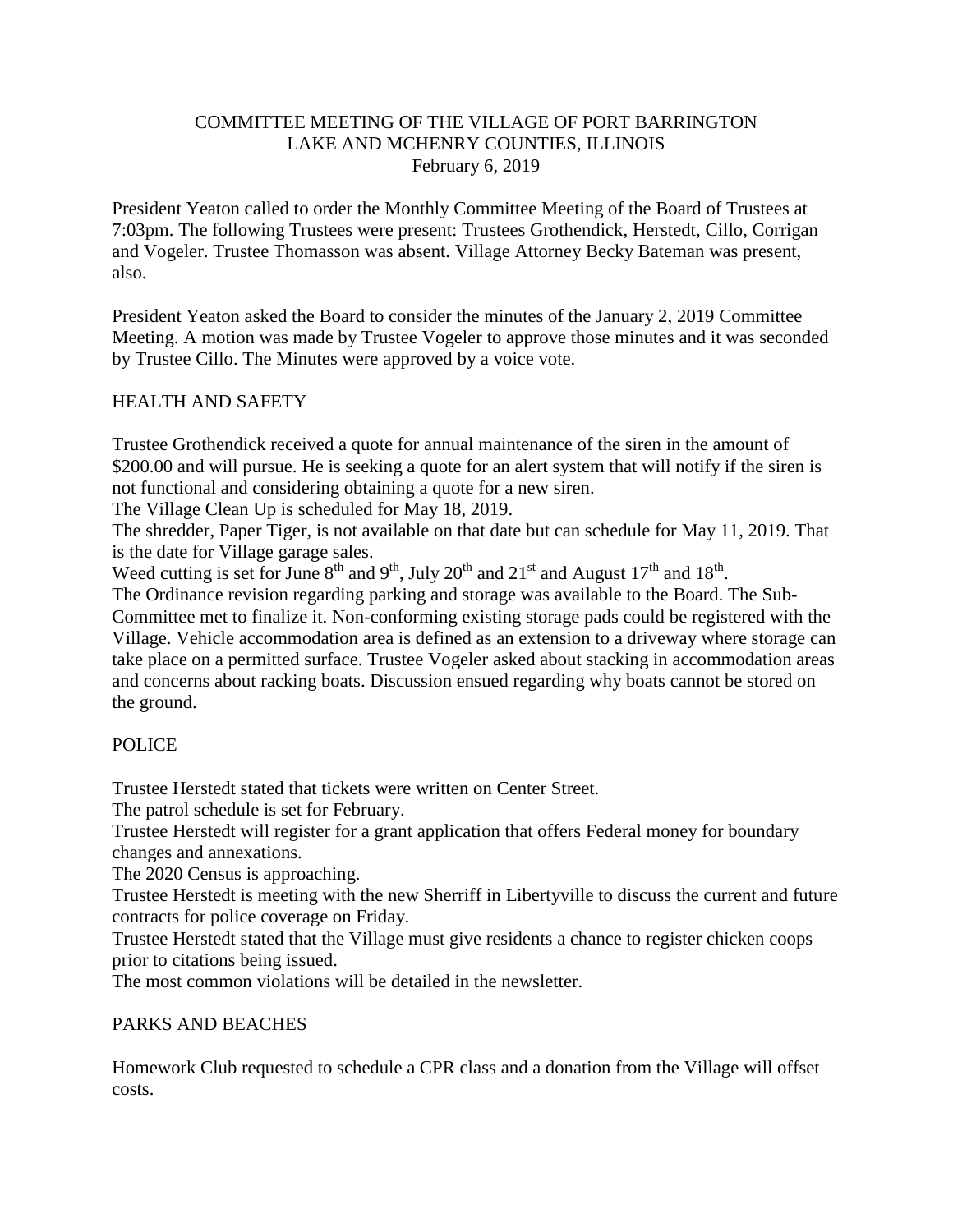The Shiver Run is scheduled for March 2, 2019. The River Shiver is scheduled for March 3, 2019.

### FORESTRY

There was no new information on this subject.

# FINANCE

Trustee Corrigan stated that the Building and Zoning software list of requirements was available and he was working on it.

Trustee Corrigan will schedule Comcast to come and replace old equipment. Budget meetings are being scheduled with each Committee.

### BUILDING AND ZONING

Becky Bateman stated that the Planning Commission will address the Roberts Corners plan. Trustees Vogeler and Grothendick will attend their February meeting. President Yeaton stated that citations were issued for unregistered dumpsters and storage of construction material at 400 S. Circle.

### VILLAGE ENGINEER

Donna Erfort stated that the Brighton Circle clean-out for the Riverwalk rill was approved. The Stormwater Management Ordinance should be on the agenda for the next Board Meeting.

### VILLAGE ATTORNEY

Becky Bateman stated that a draft ordinance was before the Board that would prohibit the use of snowmobiles on the paths at Riverwalk. Designated routes are defined and a map included. President Yeaton stated there was a noise complaint from a resident. Ideal paths were determined and maps were reviewed. President Yeaton stated that the covenants at Riverwalk may not allow snowmobiles on the paths there and should be reviewed. The Board will discuss with the Riverwalk HOA. The scheduled Special Meeting would be tabled until after that.

### VILLAGE PRESIDENT

President Yeaton attended the Barrington Area Chamber of Commerce to discuss the Village economic health and plan for growth. Lobby Day is May 1, 2019.

### OLD/NEW

Trustee Grothendick pointed out that the Recreational Vehicles amendment allows only 1 RV and 2 trailers. President Yeaton responded that the trailers could have RVs on them.